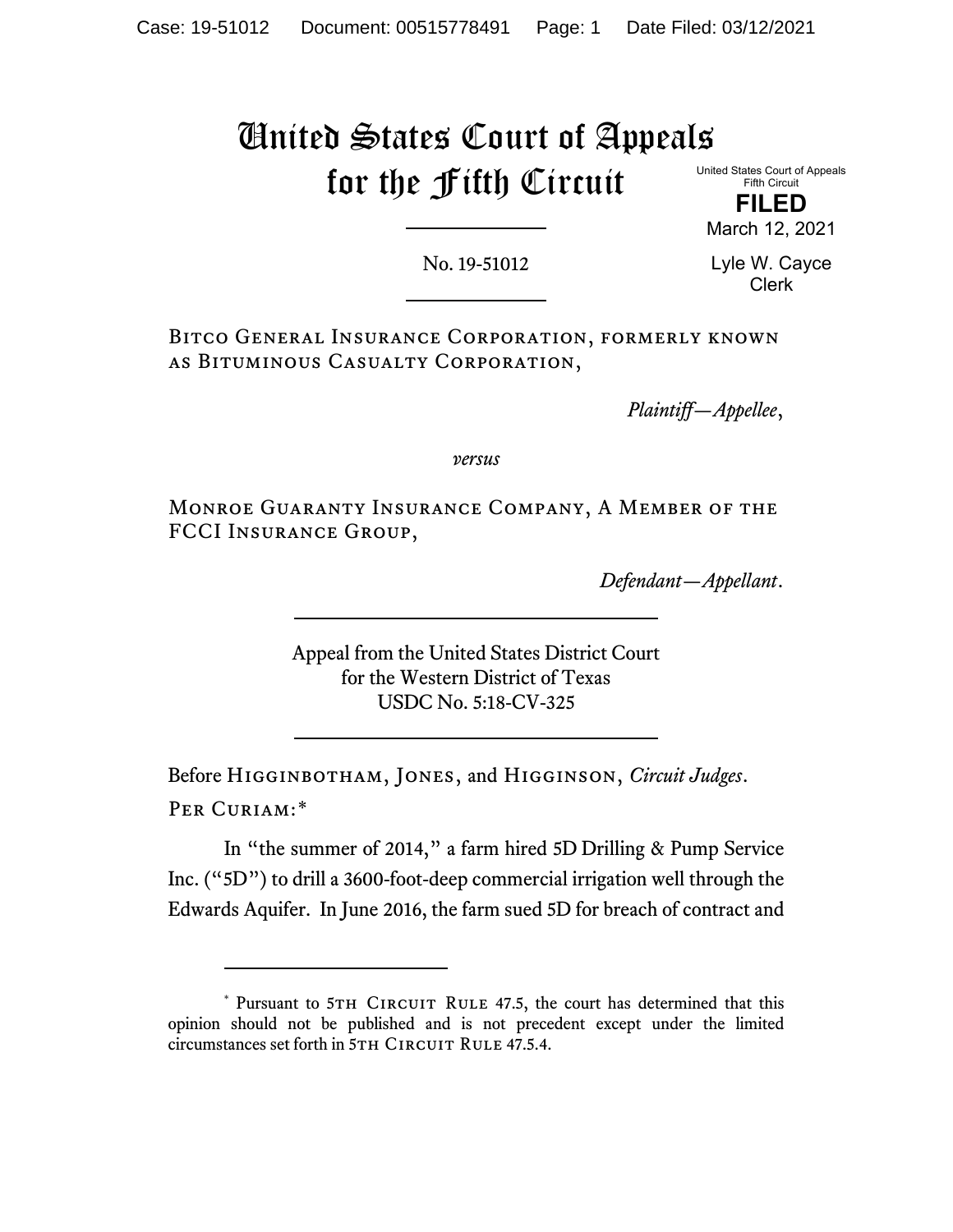negligence after 5D purportedly drilled the well with "unacceptable deviation" and then abandoned the well after it "stuck" the drill bit in the bore hole. 5D notified two insurance companies claiming they both had a duty to defend it against the suit. One of the companies refused, claiming it had no duty to defend because the alleged property damage occurred, at least in relevant part, outside the policy's coverage period. The policy provided coverage from October 6, 2015 to October 6, 2016, and, according to the parties' stipulation, the drill bit became stuck "in or around November 2014."

Key to deciding this case is whether this court, applying Texas law, can consider extrinsic evidence—the stipulated date the drill bit became stuck—when deciding whether a duty to defend exists. This is an important and determinative question of Texas law as to which there is no controlling Texas Supreme Court precedent. Thus, we certify the question to that court.

**CERTIFICATION FROM THE UNITED STATES COURT OF APPEALS FOR THE FIFTH CIRCUIT TO THE SUPREME COURT OF TEXAS, PURSUANT TO. ART. 5, §3-C OF THE TEXAS CONSTITUTION AND RULE 58 OF THE TEXAS RULES OF APPELLATE PROCEDURE.**

## **TO THE SUPREME COURT OF TEXAS AND THE HONORABLE JUSTICES THEREOF:**

## **I. STYLE OF THE CASE**

The style of the case is BITCO General Insurance Corporation ("BITCO"), Plaintiff–Appellee, v. Monroe Guaranty Insurance Company ("Monroe"), Defendant–Appellant, in the United States Court of Appeals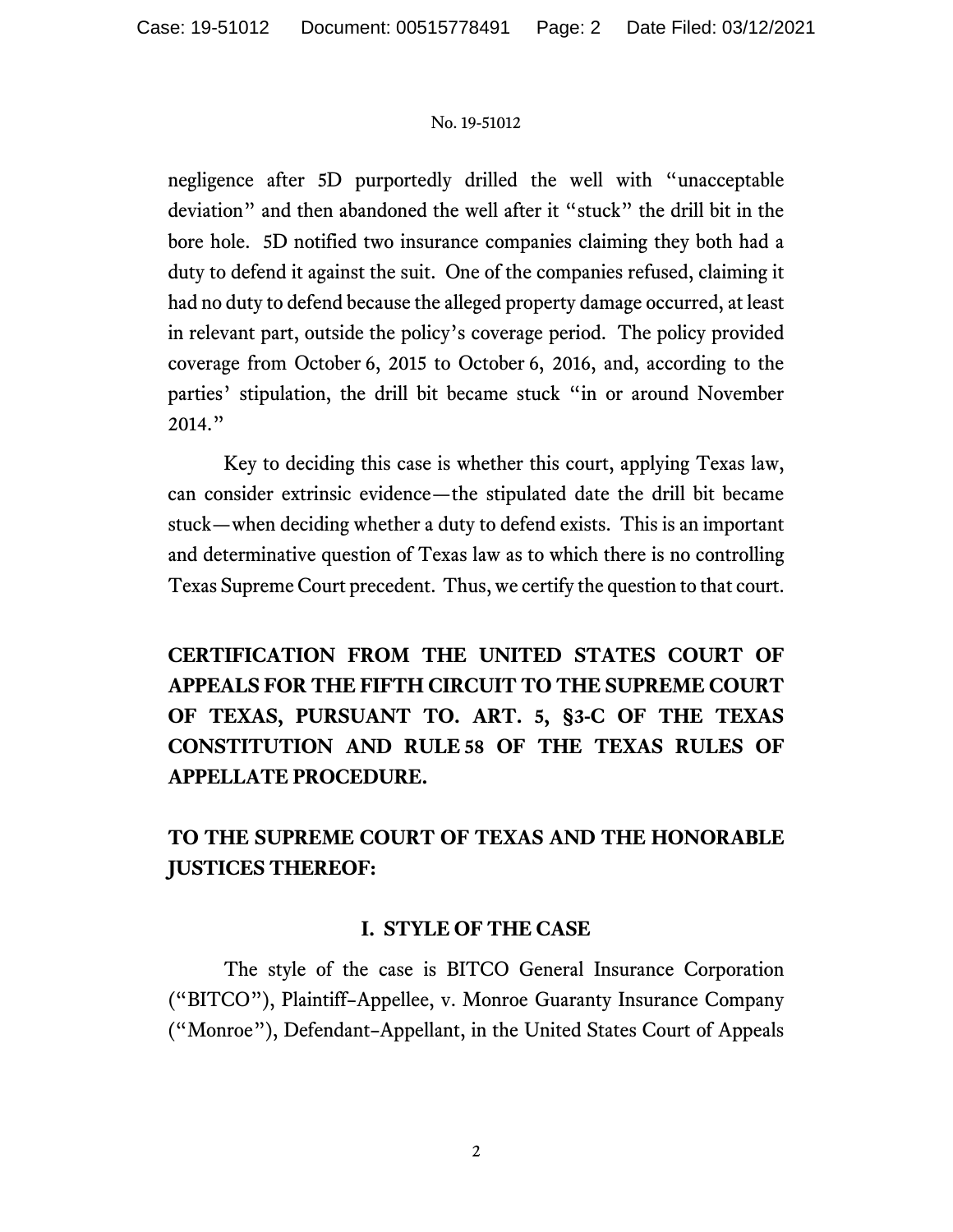for the Fifth Circuit, on appeal from the judgment of the United States District Court for the Western District of Texas. Federal jurisdiction over the issues presented in this case is based on 28 U.S.C. § 1332.

## **II. STATEMENT OF THE FACTS**

Both parties to the present suit insured 5D for different coverage periods. Monroe's policy provided coverage for certain property damage that occurred during its policy period, October 6, 2015 to October 6, 2016. The policy did not, however, cover any "continuation, change or resumption" of property damage "during or after the policy period" that was known "prior to the policy period" "in whole or in part."<sup>[1](#page-2-0)</sup>

In "the summer of 2014," David Jones, doing business as J&B Farms of Texas, hired 5D to drill a 3600-foot-deep commercial irrigation well through the Edwards Aquifer. In June 2016, Jones sued 5D and its President for breach of contract and negligence. Jones alleged that 5D commenced drilling and "reached the Edwards Aquifer at approximately 3,500 [feet]," but "while negligently drilling 'stuck' the drilling bit in the bore hole, rendering the well practically useless for its intended/contracted for purpose." 5D then "failed and refused to plug the well, retrieve the drill bit, and drill a new well." Jones asserted that 5D drilled the well "with unacceptable deviation" and then "abandon[ed]" the well.<sup>[2](#page-2-1)</sup> Importantly,

<span id="page-2-0"></span> $1$  The relevant portion of the agreement states, more fully, that the "insurance" applies . . . only if . . . [p] rior to the policy period, no insured listed under Paragraph  $1[]$  of Section II – Who Is An Insured and no 'employee' authorized by you to give or receive notice of an 'occurrence' or claim, knew that the 'bodily injury' or 'property damage' had occurred, in whole or in part. If such a listed insured or authorized 'employee' knew, prior to the policy period, that the 'bodily injury' or 'property damage' occurred, then any continuation, change or resumption of such 'bodily injury' or 'property damage' during or after the policy period will be deemed to have been known prior to the policy period."

<span id="page-2-1"></span><sup>&</sup>lt;sup>2</sup> Jones further alleged that 5D "failed to case the well through the Del Rio clay, allowing detritus to slough off the clay, falling down the bore and filling up the well." He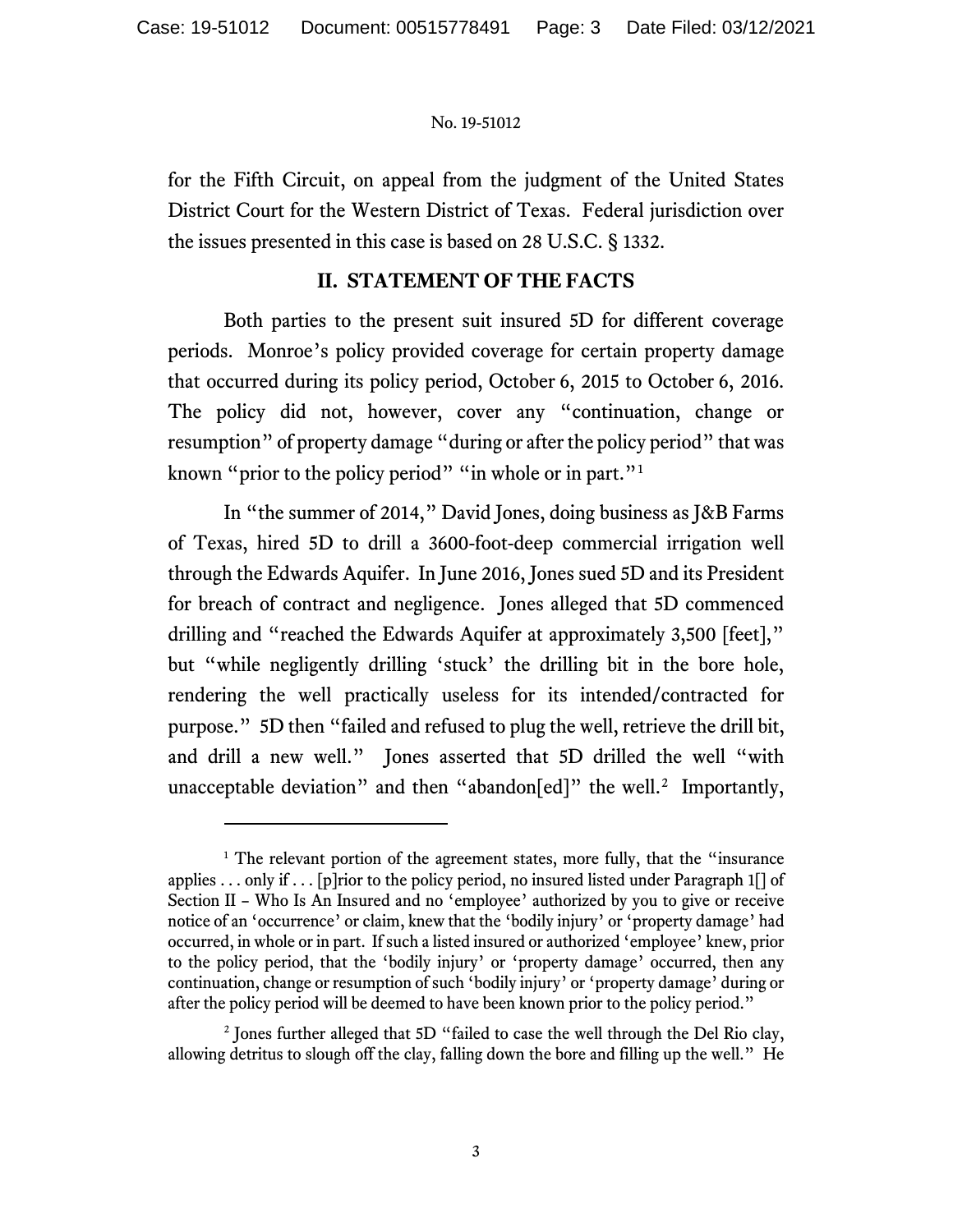BITCO and Monroe stipulated that the drill bit was stuck in the bore hole "during drilling" "in or around November 2014."

5D notified BITCO and Monroe of Jones's lawsuit and demanded that both insurers provide a defense. BITCO ultimately agreed to do so but Monroe refused, arguing, *inter alia*, that it had no duty to defend 5D because the alleged property damage fell outside the relevant policy period.<sup>[3](#page-3-0)</sup> BITCO sought a declaratory judgment that Monroe owed a duty to defend 5D in the lawsuit. Both insurers moved for summary judgment, and the district court adopted the magistrate judge's recommendation and granted summary judgment to BITCO. Monroe timely appealed to this court.

## **III. DISCUSSION**

Texas law governs this diversity case. On questions of Texas law, we first consider the final decisions of the Supreme Court of Texas. When no decision answers a given question, we may certify that question to the Texas Supreme Court. *Austin v. Kroger Tex. L.P.*, 746 F.3d 191, 196 (5th Cir. 2014). The Texas Constitution—as well as the Texas Rules of Appellate Procedure—permit that court to "answer questions of law certified to it by any federal appellate court if the certifying court is presented with determinative questions of Texas law having no controlling Supreme Court precedent." TEX. CONST. art. V, § 3-c(a); TEX. R. APP. P. 58.1. The issues in this case present just such a question regarding the proper use of extrinsic evidence to determine whether a duty to defend exists.

<span id="page-3-0"></span>also alleged that 5D's actions damaged "the aquifer" and "the free flow of water in the aquifer." Finally, Jones alleged that 5D failed to notify the appropriate state regulatory authorities. The pleadings do not provide dates for any of the alleged negligent acts or property damage.

<sup>&</sup>lt;sup>3</sup> Jones's lawsuit subsequently settled.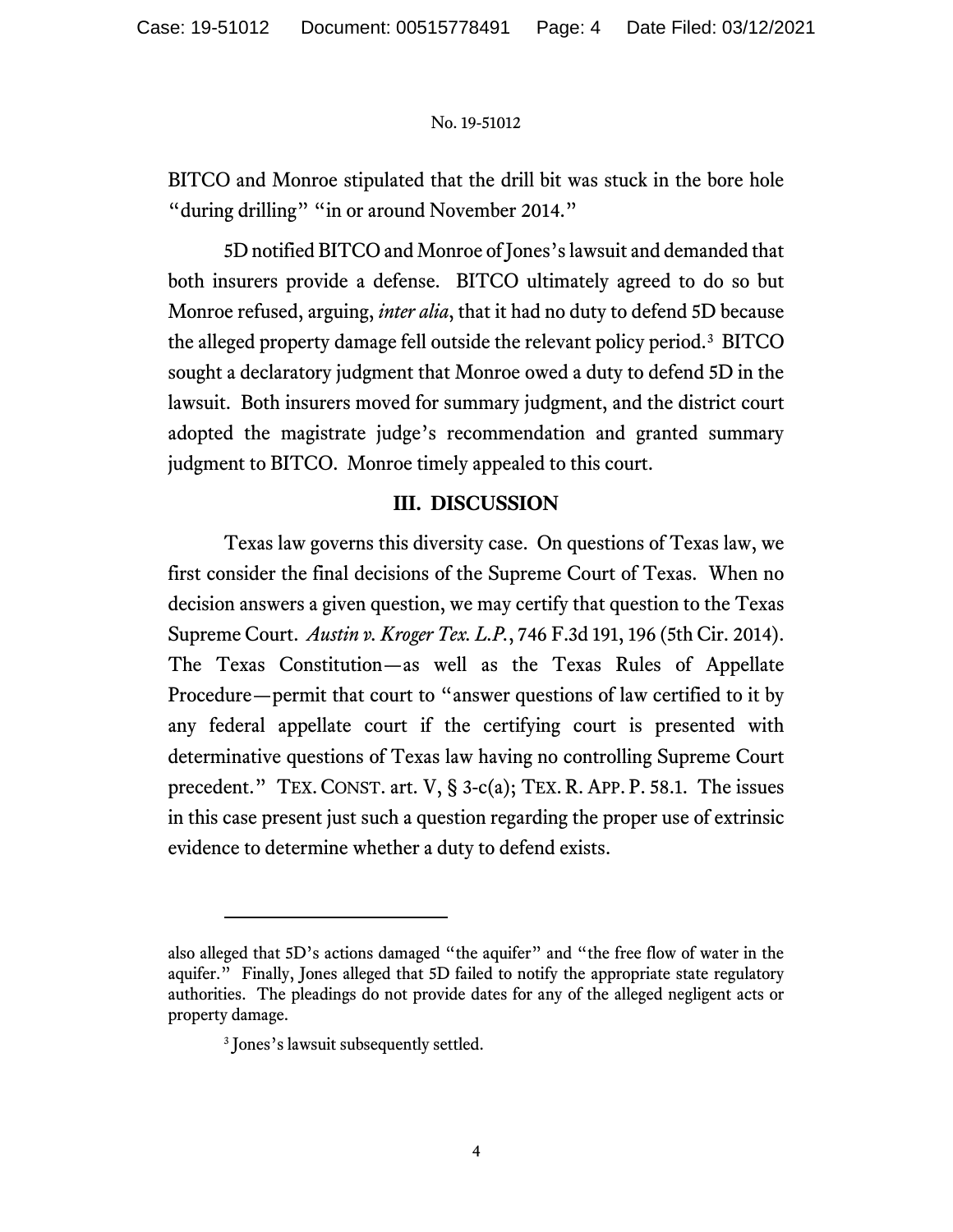The eight-corners rule is considered a "settled feature of Texas law." *Richards v. State Farm Lloyds*, 597 S.W.3d 492, 499 (Tex. 2020). Under that rule, whether an insurance company has a duty to defend a given suit should be determined solely by comparing the four-corners of the pleadings with the four-corners of the insurance agreement.<sup>[4](#page-4-0)</sup> But this rule is not absolute under Texas law. Some Texas courts, as well as the Fifth Circuit under our wellestablished *Erie*-guess,<sup>[5](#page-4-1)</sup> make narrow exceptions to the rule and consider extrinsic evidence under certain circumstances. *See id.* at 496 n.4 (collecting cases of Texas courts following this court's so-called *Northfield* exception or applying something similar). And the Texas Supreme Court recently articulated its first explicit exception to the eight-corners rule where "there is conclusive evidence that groundless, false, or fraudulent claims against the insured have been manipulated by the insured's own hands in order to secure a defense and coverage where they would not otherwise exist." *Loya Ins. Co. v. Avalos*, 610 S.W.3d 878, 882 (Tex. 2020). Nevertheless, recognizing that the "varied circumstances under which such arguments for the consideration of evidence may arise are beyond imagination," the Texas Supreme Court has not definitively ruled on every possible exception. *Richards*, 597 S.W.3d at 500 (considering a certified question from the Fifth Circuit, rejecting a "policy-language exception" to the eight-corners rule, but expressly declining to comment on the so-called *Northfield* exception and "reserv[ing] comment" on other possible exceptions).

<span id="page-4-1"></span><span id="page-4-0"></span><sup>4</sup> "Under the eight-corners or complaint-allegation rule, an insurer's duty to defend is determined by the third-party plaintiff's pleadings, considered in light of the policy provisions, without regard to the truth or falsity of those allegations." *GuideOne Elite Ins. Co. v. Fielder Rd. Baptist Church*, 197 S.W.3d 305, 308 (Tex. 2006) (citations omitted).

<sup>5</sup> *See Northfield Ins. Co. v. Loving Home Care, Inc.*, 363 F.3d 523 (5th Cir. 2004)*.*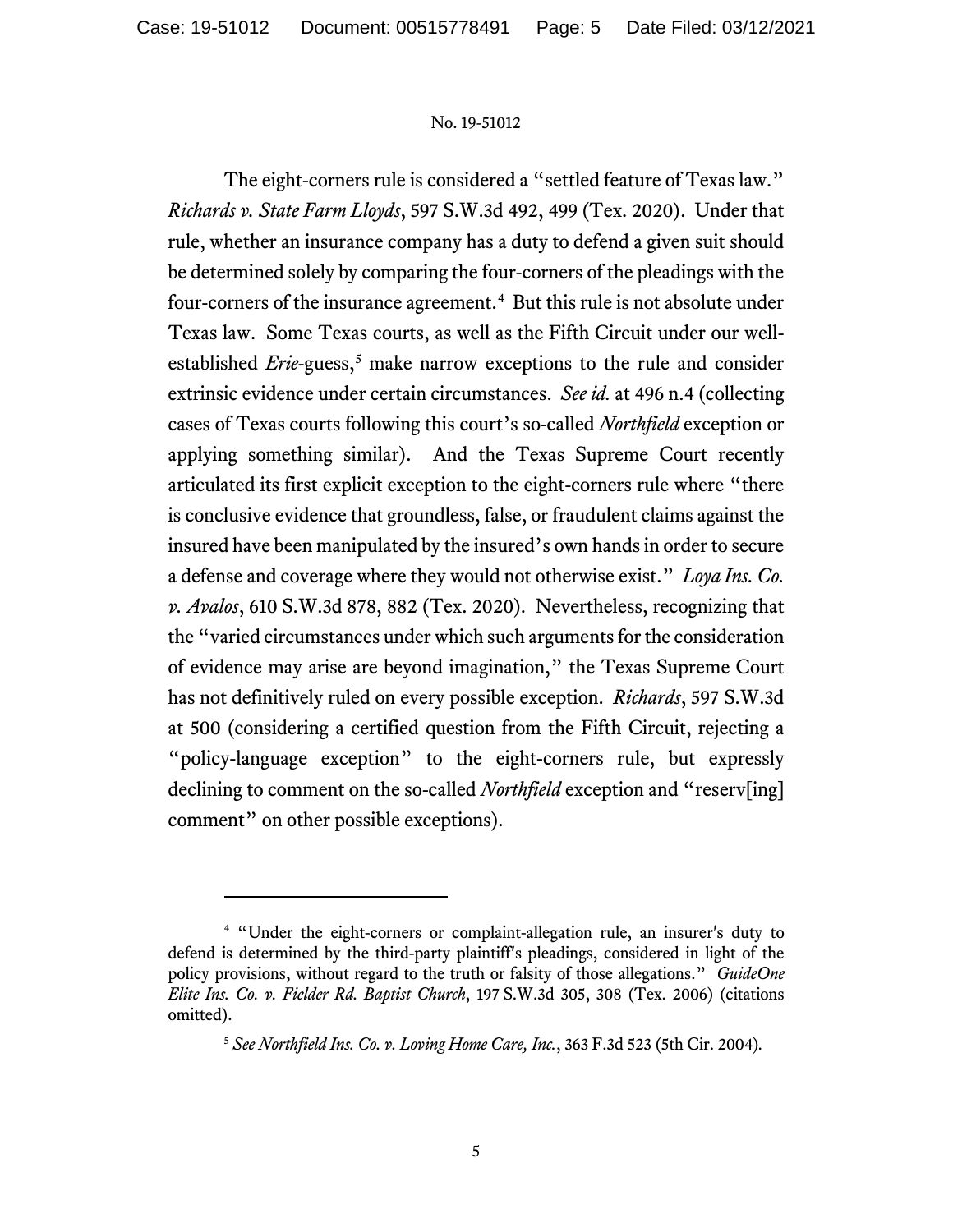Monroe asks this court to consider the extrinsic evidence of a stipulated date related to the incident to determine its duty to defend this suit. BITCO counters that such evidence cannot be considered under Texas's eight-corners rule and, even if it were considered, it does not establish that Monroe had no duty to defend.

This court held in *Northfield* that we will consider extrinsic evidence if two requirements are met: (1) "when it is initially impossible to discern whether coverage is potentially implicated," and (2) "when the extrinsic evidence goes solely to a fundamental issue of coverage which does not overlap with the merits of or engage the truth or falsity of any facts alleged in the underlying case." *Northfield Ins. Co. v. Loving Home Care, Inc.*, 363 F.3d 523, 531 (5th Cir. 2004). Although the *Northfield* exception has not been adopted by the Texas Supreme Court, it has been favorably cited. *GuideOne Elite Ins. Co. v. Fielder Rd. Baptist Church*, 197 S.W.3d 305, 308–09 (Tex. 2006) (favorably describing this court's two-part test and concluding the facts of that case did not satisfy it); *see Ooida Risk Retention Grp., Inc. v. Williams*, 579 F.3d 469, 475–76 (5th Cir. 2009) (recognizing this favorable treatment, applying the test, and considering extrinsic evidence); *see also Richards*, 597 S.W.3d at 496–97 (Texas Supreme Court recognizing that it "has never had occasion to address" the exception but acknowledging "its" widespread use").

Whether Texas law permits courts to consider the undisputed date of an incident as relevant to determine whether a duty to defend exists is an application of the *Northfield* exception. Receiving a definitive answer to this question is important because ascertaining the date of an occurrence is a frequently encountered "gap" in third party pleadings. Tactically, the omitted date can be key to the question of the duty to defend the underlying suit. *See* Michael Menapace, *Going beyond the Four Corners to Deny a Defense: A Critique of Section 13(3) of the Restatement of Liability Insurance*, 53 TORT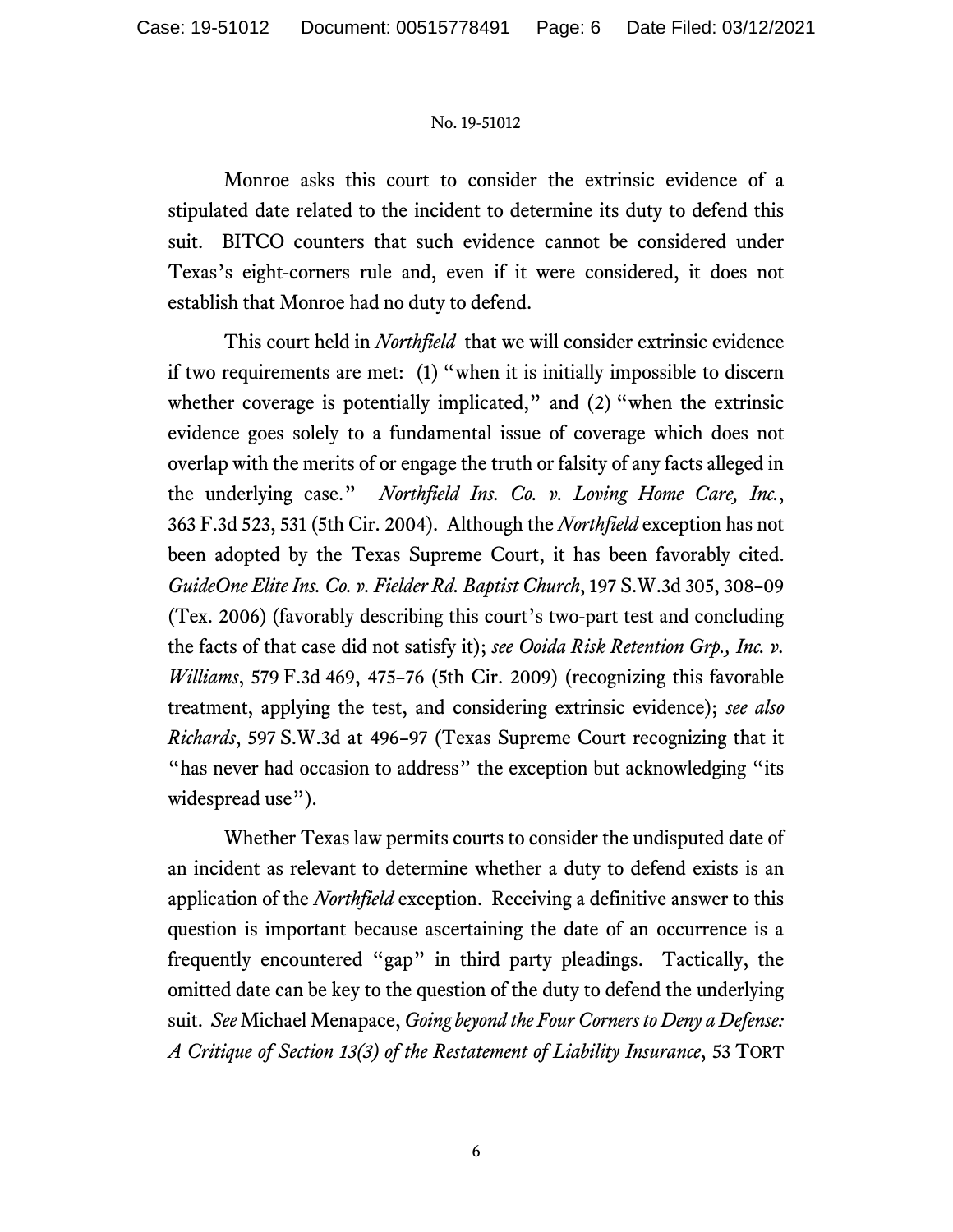TRIAL & INS. PRAC. L.J. 795, 809 (2018); *see also Guar. Nat'l Ins. Co. v. Vic Mfg. Co.*, 143 F.3d 192, 194 (5th Cir. 1998) ("But, where the basis for the refusal to defend is that the events giving rise to the suit are *outside the coverage* of the insurance policy, facts extrinsic to the claimant's petition *may be used* to determine whether a duty to defend exists." (quoting *Gonzales v. American States Ins. Co. of Tex.*, 628 S.W.2d 184, 187 (Tex. App. 1982)) (emphasis in original)).

Before the new exception was articulated in *Loya*, this court and others applied Texas law to permit extrinsic evidence to clarify the date of an occurrence under certain circumstances. *See, e.g.*, *Primrose Operating Co. v. Nat'l Am. Ins. Co.*, 382 F.3d 546, 550 (5th Cir. 2004) (looking to extrinsic evidence, the parties' stipulation that some polluting spills occurred after a certain date that overlapped with coverage, to conclude that there was a duty to defend); *cf. Ooida*, 579 F.3d at 476 (where an applicable exclusion depended on tandem-driving a commercial motor vehicle, the panel applied *Northfield* and considered extrinsic evidence to negate duty to defend). [6](#page-6-0)

<span id="page-6-0"></span><sup>6</sup> *See also Century Sur. Co. v. Dewey Bellows Operating Co.*, No. H-08-1901, 2009 WL 2900769, at \*8 (S.D. Tex. Sept. 2, 2009) (unpublished) (concluding that an exclusion applied and no duty to defend existed after looking to extrinsic evidence found in a counterclaim because "the underlying petition does not contain facts that allow the court to determine when Dewey knew of an 'occurrence' and when it reported that 'occurrence[]'"); *Boss Mgmt. Serv., Inc. v. Acceptance Ins. Co.*, No. H-06-2397, 2007 WL 2752700, at \*11–12 (S.D. Tex. Sept. 17, 2007) (unpublished) (considering extrinsic "occupancy certificates" to determine the "earliest date after which the damage appeared," where the underlying pleadings vaguely alleged damage after the relevant buildings were "opened for occupancy" or after "completion of the Project," and concluding that coverage was "potentially implicated").

On the other hand, BITCO points to three, arguably factually distinguishable cases, where courts have found temporally imprecise pleadings sufficient to implicate the duty to defend. *See Landstar Homes Dallas, Ltd. v. Mid-Continent Cas. Co.*, No. 3:10–CV–0014–K, 2010 WL 5071688, at \*1, \*4–5 (N.D. Tex. Dec. 13, 2010) (unpublished) (pleadings asserting relevant activity "as early as May 23, 2001" "potentially" stated a claim for property damage where the relevant policy periods ranged from May 3, 2001 to May 3,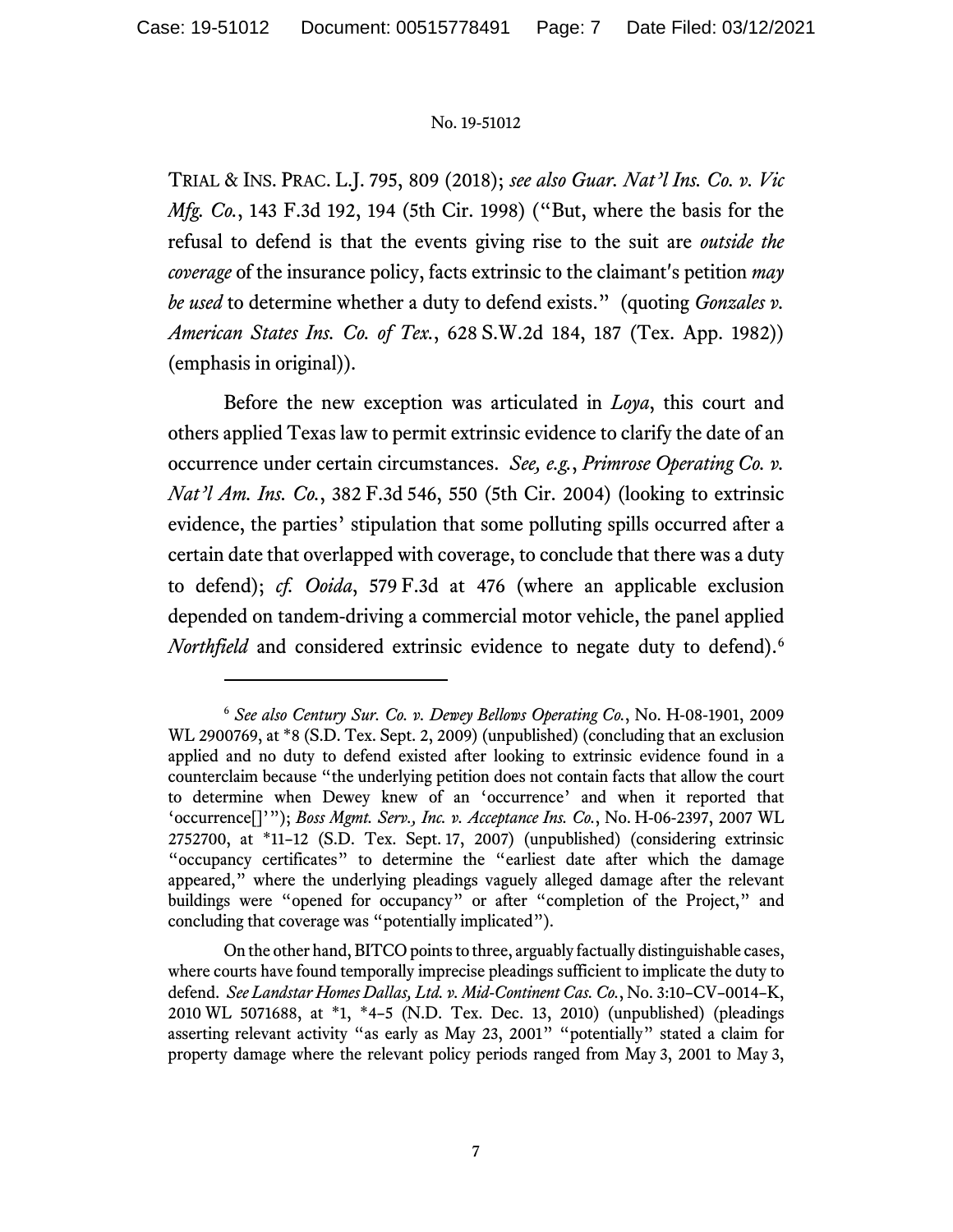Commentators have weighed in favorably to considering extrinsic evidence in limited circumstances. *See* STEVEN PLITT, ET. AL., COUCH ON INSURANCE § 200:22 (3d ed. 2020) ("In determining the existence of a duty to defend, it has been held that extrinsic facts may be considered where the complaint is ambiguous or inadequate, but a court has no obligation to examine evidence extrinsic in determining whether the liability insurer has a duty to defend the underlying action where the allegations of the complaint are not ambiguous." (citing cases applying Texas law)); 1 NEW APPLEMAN INSURANCE LAW PRACTICE GUIDE 11A.13 (2020) ("In situations, however, where the complaint is silent as to certain facts that may be determinative of coverage issues . . . insurers often can rely on extrinsic evidence to 'fill in the gaps,' at least in the context of a declaratory judgment action." (citing *Northfield*, 363 F.3d at 529–31 (applying Texas law) and *W. Heritage Ins. Co. v. River Entertainment*, 998 F.2d 311, 313 (5th Cir. 1993) (applying Texas  $law))$ .

At bottom, the present case implicates two related questions, which we certify in the following section: Whether the *Northfield* two-part exception is permissible under Texas lawand, if so, whether it permits a court to consider the date of an occurrence under the circumstances of this case.

<sup>2007);</sup> *Employers Mut. Cas. Co. v. N. Ins. Co.*, No. 3:08–CV–1498–G, 2010 WL 850243, at \*4 (N.D. Tex. Mar. 11, 2010) (unpublished) (pleadings with the phrase "[s]hortly thereafter" in reference to August 1, 1999 were sufficiently clear to fall within a policy period ending on November 1, 1999); *Pine Oak Builders, Inc. v. Great Am. Lloyds Ins. Co.*, 292 S.W.3d 48, 58–59 (Tex. App. Jul. 6, 2006), *rev'd in part on other grounds*, 279 S.W.3d 650 (Tex. 2009) (where the relevant policies contained "'continuous or repeated exposure' language," "each insurer would have a duty to defend against any claim that alleges potential property damage from a continuous or repeated exposure falling within a relevant policy period").